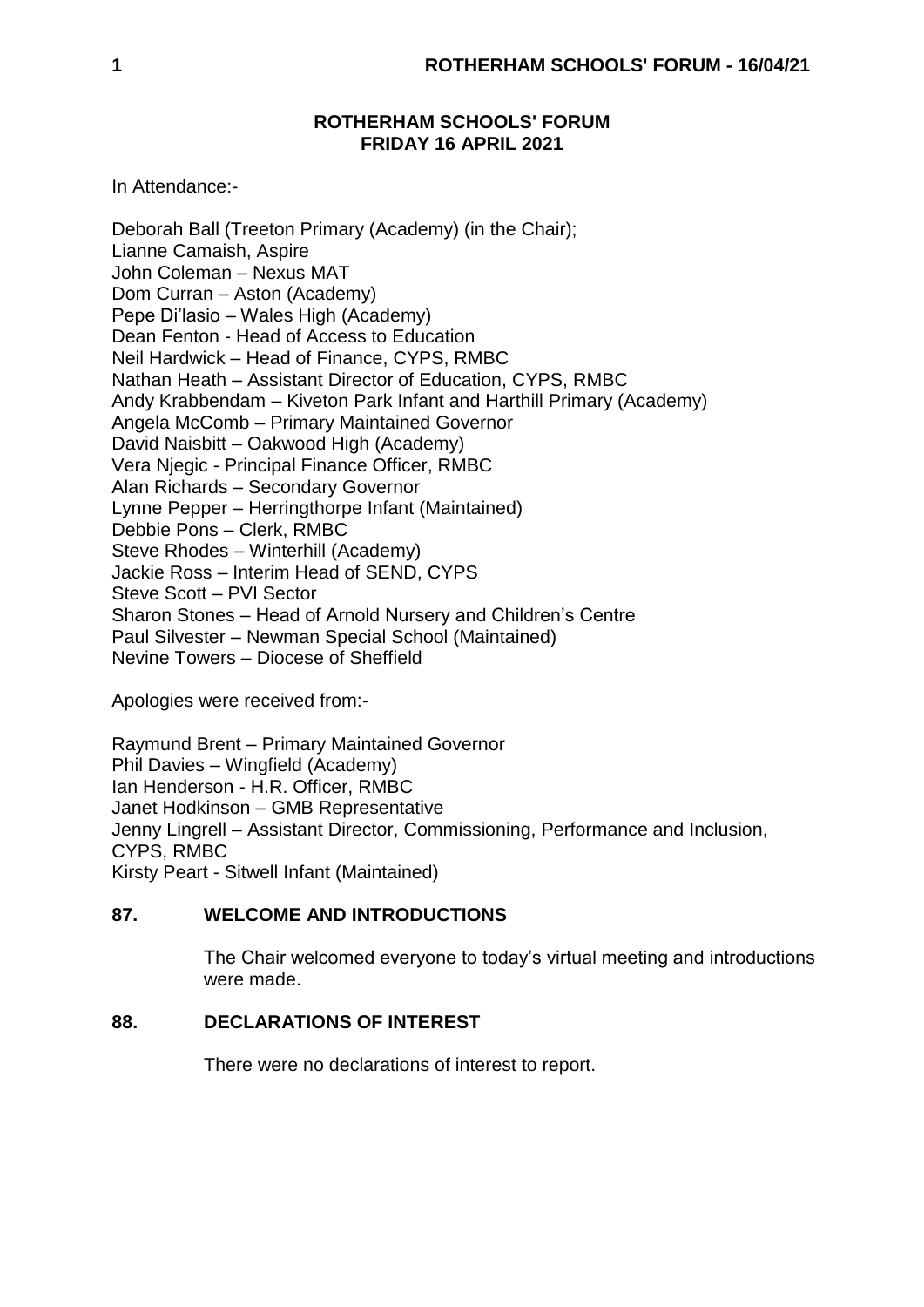### **89. MINUTES OF THE PREVIOUS MEETING HELD ON 15TH JANUARY, 2021**

Consideration was given to the minutes of the previous meeting held on  $15<sup>th</sup>$  January, 2021.

Agreed:- That the minutes of the last meeting held on  $15<sup>th</sup>$  January, 2021, be approved as a true and accurate record.

#### **90. MATTERS ARISING FROM PREVIOUS MINUTES**

There were no matters arising that were no contained within the agenda items for this meeting.

#### **91. UPDATE ON DISAPPLICATION REQUEST**

Consideration was given to an update by Neil Hardwick, Head of Schools' Finance, following the submission of the Disapplication Request to the Secretary of State on the 11<sup>th</sup> February, 2021.

The request sought approval to transfer 1.5% of schools funding to the High Needs Block.

As a further update it was reported that as part of the DSG Recovery Plan a meeting was to be arranged to take place on the  $13<sup>th</sup>$  May, 2021 looking at how Rotherham would progress the plan over this and future years.

The update was welcomed as was the suggestion of whether it would add value for a member of the Schools' Forum to be included in the meeting to promote the joined up working arrangements was also discussed.

Service representatives would seek further guidance on the proposal and advise if appropriate.

Agreed:- (1) That the update be received and the contents noted.

(2) That further guidance be sought on the appropriateness of a member of the Schools' Forum attending the meeting on the DSG Recovery Plan on the  $13<sup>th</sup>$  May, 2021.

#### **Action:- Neil Hardwick/Vera Njegic**

#### **92. HIGH NEEDS BLOCK (HNB) FUNDING CONSULTATION**

Neil Hardwick, Head of School's Finance, introduced the consultation document from the DfE relating to the review of the national funding formula for allocations of high needs funding to local authorities and the changes for 2022-23 launched on the  $10<sup>th</sup>$  February, 2021.

Responses were invited to specific proposals for a small number of changes to the national funding formula used to allocate high needs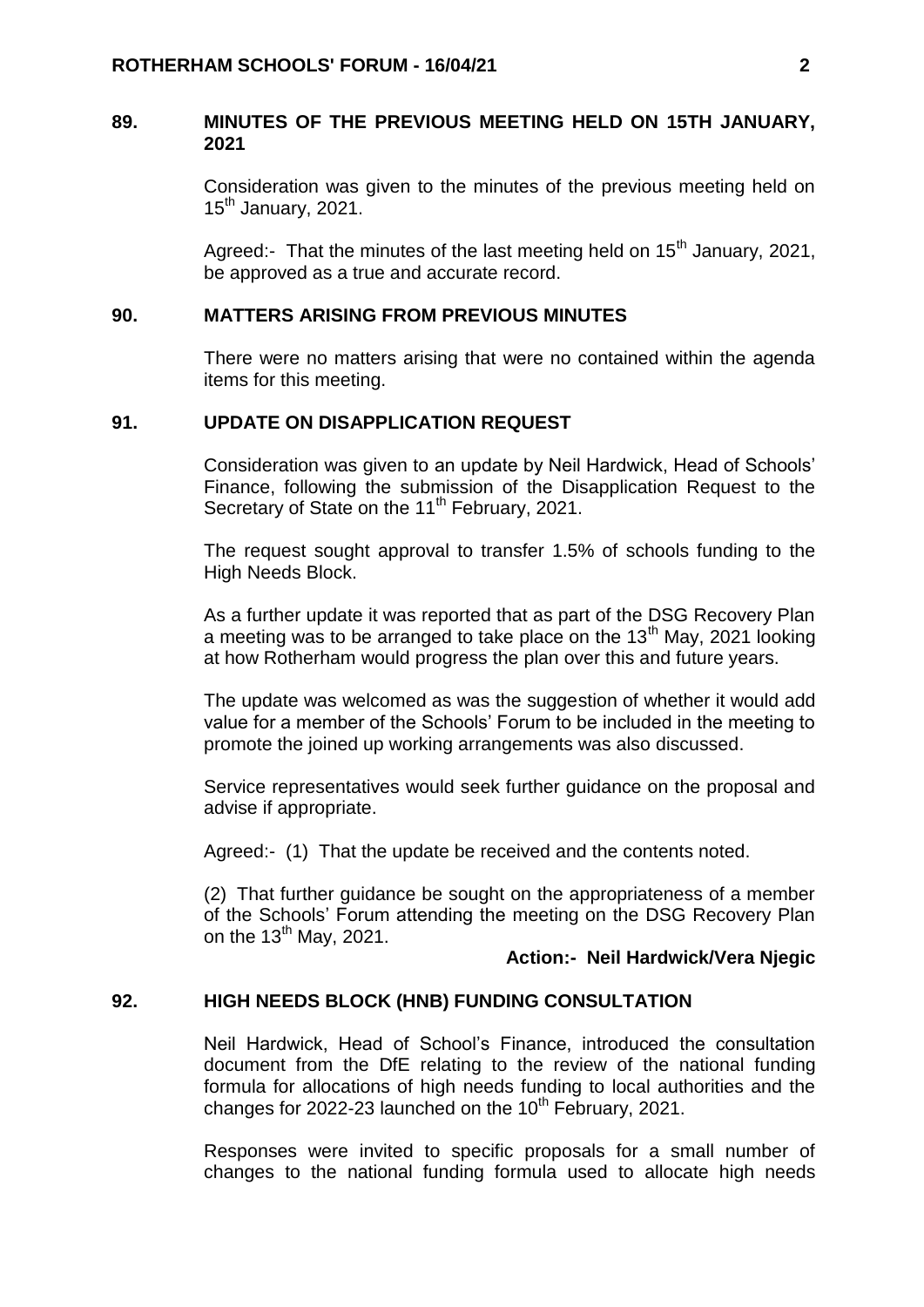funding to local authorities in the 2022-23 financial year. Views were also being sought on some of the longer term changes to the formula that could be considered in future, which were set out detail as part of the consultation document.

Agreed:- That the consultation document be received and noted.

### **93. UPDATE ON 2021/22 HNB OPERATIONAL GUIDANCE**

Consideration was given to the report introduced by Neil Hardwick, Head of Finance, which built upon previous reports to Schools Forum setting out the main changes to the High Needs Operational Guidance and proposed recommendations to ensure compliance and financial sustainability.

Whilst it was noted the national funding formula and underpinning operational processes and principles remained largely unchanged from 2020 to 2021, the ESFA have clarified certain aspects of this guidance, particularly relating to the sections on place and top-up funding obligations.

Specific details were provided on Place Funding allocations and on what basis and further clarity on the adjustments for the commissioning and providing authorities.

It was also pointed out that the ESFA funded centrally funded institutions on a lagged basis. This meant students or pupils who attended an institution in any given year would be funded on a lagged basis in the following year. Therefore, centrally funded institutions should not seek to secure any additional place funding from any local authority to avoid a situation where a local authority effectively funded a place twice.

Reference was also made to the principles of top-up funding, teachers' pay and pensions and how for 2021 to 2022 the teachers' pay grant (TPG) and teachers' pension employer contribution grant (TPECG) have been included within the high needs national funding formula.

Discussion ensued on the potential confusion that may arise particularly in relation to ESFA funding centrally funded institutions on a lagged basis and it was pointed out this was in relation to special schools only for those children commissioned outside the area and whether there was any merit in a further discussion to ensure relevant schools were consulted appropriately.

It was noted schools were not adversely affected and there was no detriment to mainstream schools. Whilst it was suggested a meeting would be helpful and provide more clarity the operational guidance would be raised with special school heads to ensure they were aware of the content.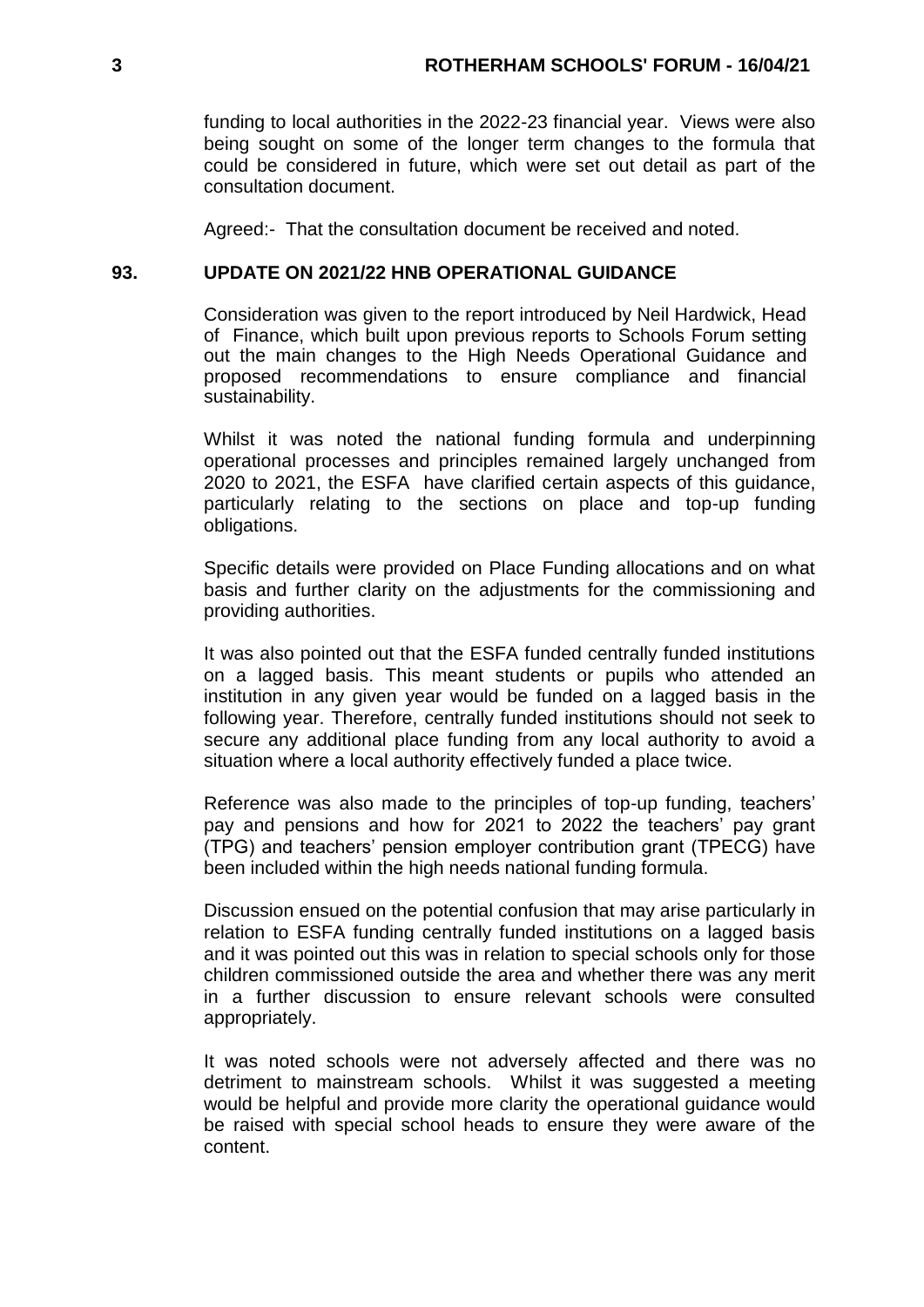Agreed:- (1) That the changes to the 2021/22 High Needs Operational Guidance be noted.

(2) That the recommendations to award place funding on a lagged basis for maintained and academy specialist provisions in order to apply a consistent approach with SPI and non-maintained special schools (NMSS), as outlined in the guidance, be supported.

(3) That the operational guidance be circulated to the Special Schools Heads Group.

Action:- Neil Hardwick/Vera Njegic

### **94. SCHOOL FORUM SUB-GROUP**

The Chair welcomed Jackie Ross, Interim Head of SEND, who was to give a presentation on the High Needs Sub-Group Terms of Reference and the challenges to the be worked upon in partnership.

The presentation, a copy of which would be circulated to Forum Members after the meeting, drew attention to:-

- Purpose A structured form for head teachers and school governors to work in partnership with the Local Authority in specific areas.
- Getting the balance right and a flexible range of provision.
- Responsibilities of the Sub-Committee and membership.
- Roles of the various sectors.
- Strategic challenges that the Sub-Committee could help tackle.
- Challenge and ensuring robust arrangements for the allocation of top-up funding.
- Challenge and establishing the arrangements to agree the cost of additional special provision where student numbers exceed funded places.
- Ensuring agreement and approaches.
- Consideration of a banded system.
- Establish lines of enquiry from the High Needs Benchmarking Tool.
- Data Comparisons from the DSG Template across Moderate Learning Difficulties, SEMH Needs, Speech, Language and Communication Needs and placements with pupils with the most complex needs, place funding lines of enquiry, top-up funding lines of enquiry, needs for placements and the current "as is" position.
- Using assets to help more children and young people to access local provision.

The Forum welcomed the presentation and looked forward to exploring this in more detail, particularly how this would intrinsically link with the ESFA key funding areas making this strongly accountable.

Clarification was sought on the DSG Template data. Further information would be collated and this would then be shared within the Sub-Committee. A meeting would be convened and invitations distributed to a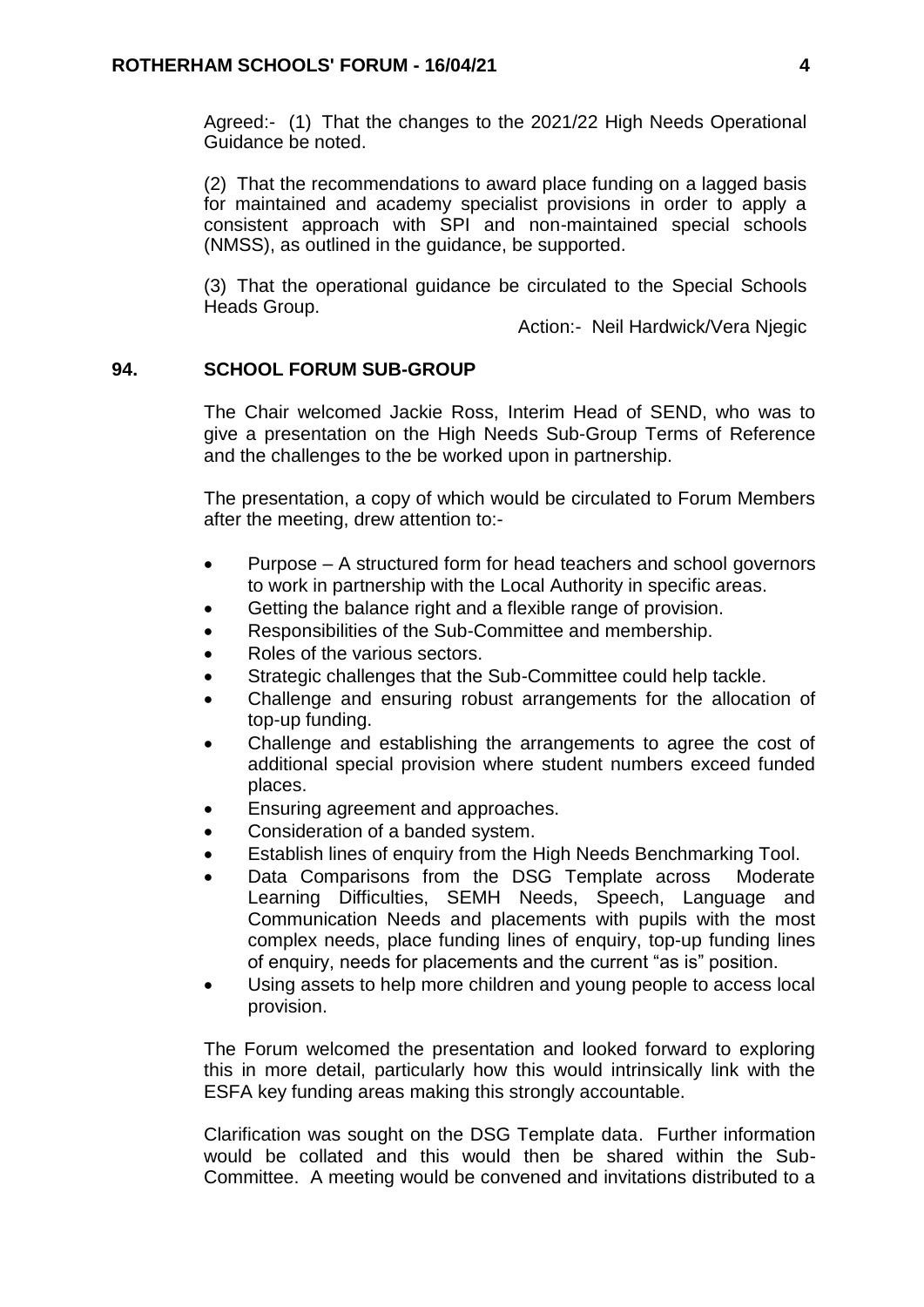wider range of sector representatives.

The importance of upskilling members of the Schools Forum was considered essential along with signposting to key material and training tools.

Agreed:- (1) That Jackie Ross be thanked for her very informative presentation; a copy of which would be circulated to all Forum Members.

(2) That a sub-committee be convened at the earliest opportunity.

Action:- Vera Njegic

### **95. CHARGING PROPOSAL - EXCLUSIONS/OFF ROLL**

Consideration was given to a report presented by Neil Hardwick, Head of Finance, which sought agreement for the proposed changes to determine the funding adjustments for permanent exclusions, pupils who remained on school roll and access off-site provision and funding for managed moves.

It was highlighted that where a pupil was excluded from school, DfE regulations required that funding was removed from the school by the local authority from the sixth day following the date of permanent exclusion.

Currently the deduction made to the school's budget was calculated using the basic entitlement pupil led funding (the age-weighted pupil unit AWPU) and other pupil-led factors that the school received, together with any pupil premium that the excluded pupil attracted. These amounts were multiplied by the proportion of the local authority financial year remaining after the exclusion, measured in weeks (i.e. the period from six days after the permanent exclusion until 31<sup>st</sup> March.

The mechanism also applied to pupils who left mainstream schools and academies for reasons other than permanent exclusion and were receiving education funded by the local authority other than at school. The deduction rate would be applied on a pro-rata basis i.e. the charge will reflect the number of days the pupil is educated off-site by the LA.

To determine each pupil's individual funding allocation could be time consuming, as it would require investigation into each of the pupil-led funding factors where they met the eligibility criteria.

This process created delays in the raising of the funding adjustments and to avoid this and produce a more timely funding adjusted it was proposed to move to an average per pupil allocation linked to their school.

The Forum welcomed this being put into useful context and make the process more simplistic and was not any way disingenuous to schools.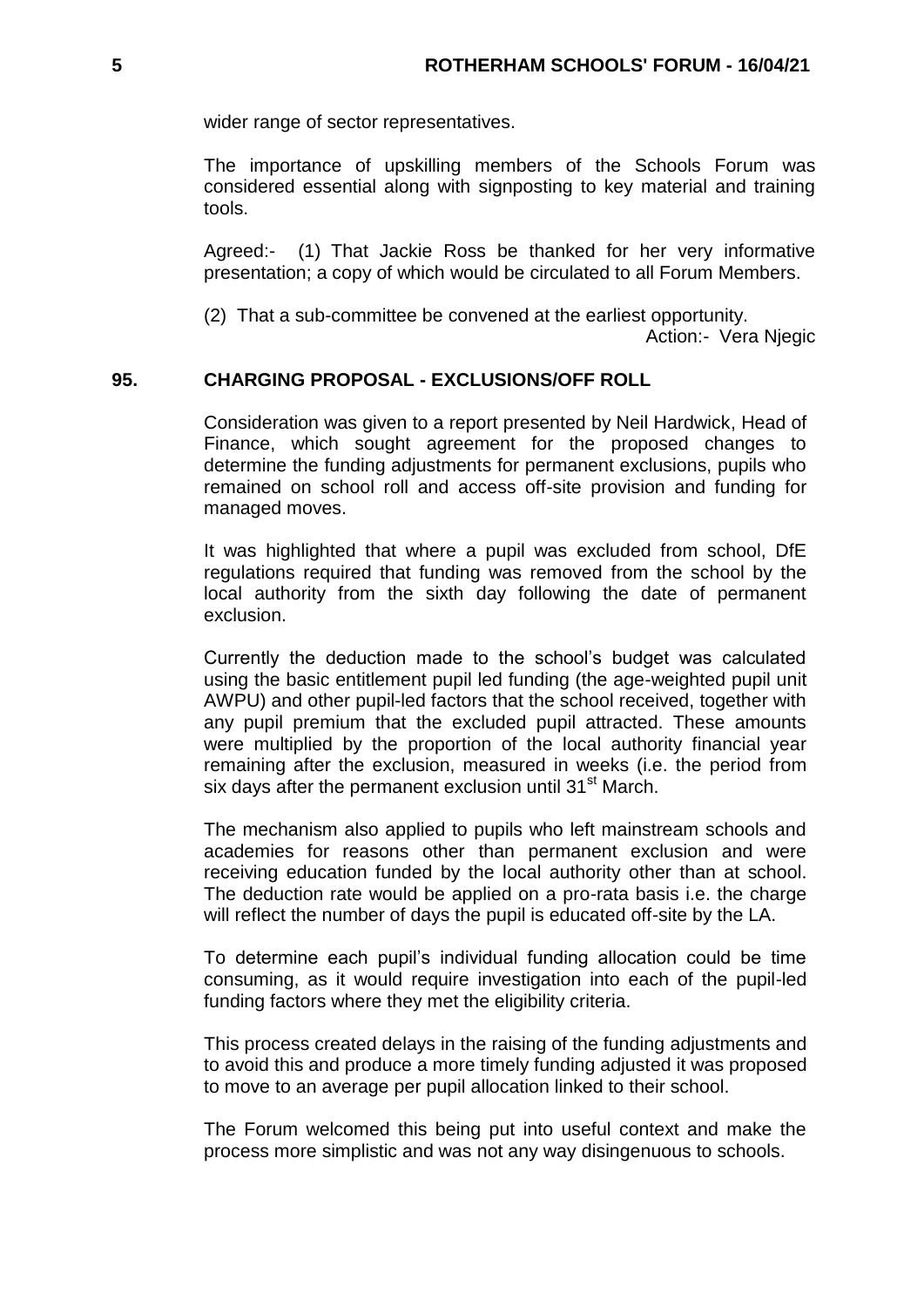Agreed:- (1) That the move to an average cost per pupil of the school related to the exclusion, or where pupils are educated off-site be approved.

(2) That where a school had agreed to take a pupil on a managed move, funding would also be based on the average per pupil allocation from the young person's original school.

### **96. PROPOSED USE OF CENTRAL BLOCK RESERVES**

Consideration was given to a report presented by Vera Njegic, Principal Officer, Schools' Finance, which sought approval to transfer £125,640 of Central Block reserve funding to the High Needs Block.

The reason for the request was provided which, following a year-end reconciliation exercise of the overall DSG, a figure of £125,640 was identified. It was proposed this be transferred to the High Needs Block in view of its significant budget pressures.

Transfers between the Central School Services Block and High Needs block were not subject to any limit and could be made in consultation with the Schools' Forum.

Forum Members sought assurance that this sum could not be used more effectively in other areas, what it could be used for and where it would sit if it was not transferred and were advised accordingly.

Agreed:- That the Authority's proposal to transfer the Central Block reserve to the High Needs Block be approved.

### **97. ALTERNATIVE PROVISION UPDATE**

The Chair invited Nathan Health, Assistant Director of Education, to give an update presentation on the Rotherham Inclusion Review (ISOS).

The presentation drew attention to:-

- Details of the Review.
- Strong work to move from a report to actualisation.
- RMBC CYPS transformational priority with report findings embedded in Transformation plan.
- School led response to implementation with continued strong engagement with school leaders in driving implementation.
- Key areas of focus including the recruitment of Strategic Lead for Alternative Provision which was finalised in March 21.
- Planning to embed new approach across 21/22 academic year.
- Rotherham Inclusion steering group have looked at financial model going forward with recommendations outlined for funding movements, future areas of focus including partnership funding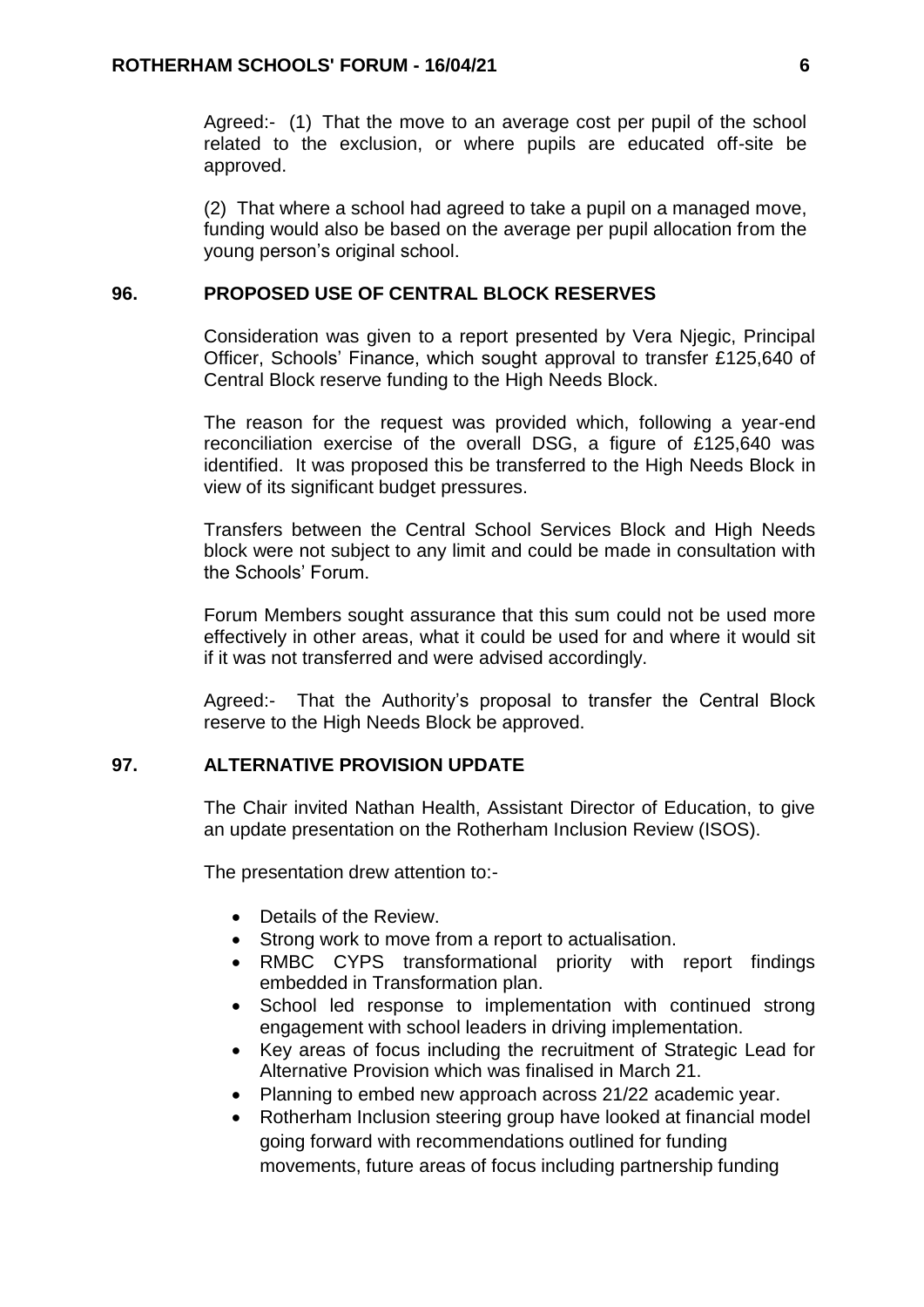and forward planning for key stages of development of system wide approach.

- Operational guidance to be drafted by end of April.
- Area wide inclusion panels need to have expert view from across the multi – agency system which commits to a whole system ownership of school exclusion.
- Key decision makers from across the partnership committing time and expertise to drive collective ownership of Rotherham Inclusion Model.
- Further sessions in summer term planned to update school leaders on progress of implementation of Rotherham approach.

Forum Members welcomed the progress made to date and sought confirmation of intended timeframes of moving the approach forwards.

Agreed:- That Nathan Heath be thanked for his very informative presentation and the contents noted.

# **98. SEND SUFFICIENCY PHASE 3 UPDATE**

The Chair invited Nathan Health, Assistant Director for Education, to give an update on the SEND Sufficiency Phase 3 and by way of a presentation this provided:-

- Phase 2 focused on opening resource units linked to mainstream schools to create capacity across key areas of SEND.
- A number of provisions from phase 2 are operational and having positive impacts for students.
- Other provisions linked to phase 2 will start supporting students across this academic year or within 21-22 academic year.
- Phase 3 focuses on SEMH Free School at Dinnington with application process closed and selection process open.
- SEND Sufficiency Phase 2 Progress.
- 2021/2022 Academic year to have all phase 2/3 fully operational and supporting students.
- Future SEND capital funding investments to have strong consideration around developing mainstream capacity.
- SEND Sufficiency Needs Assessment to be refreshed to provide up to date analysis of SEND system, emerging areas of pressure and key areas of development which will be shared with Forum for consideration.

Forum Members welcomed this update and suggested that viewing of the provision be arranged.

Agreed:- That Nathan Heath be thanked for his very informative presentation and the contents noted.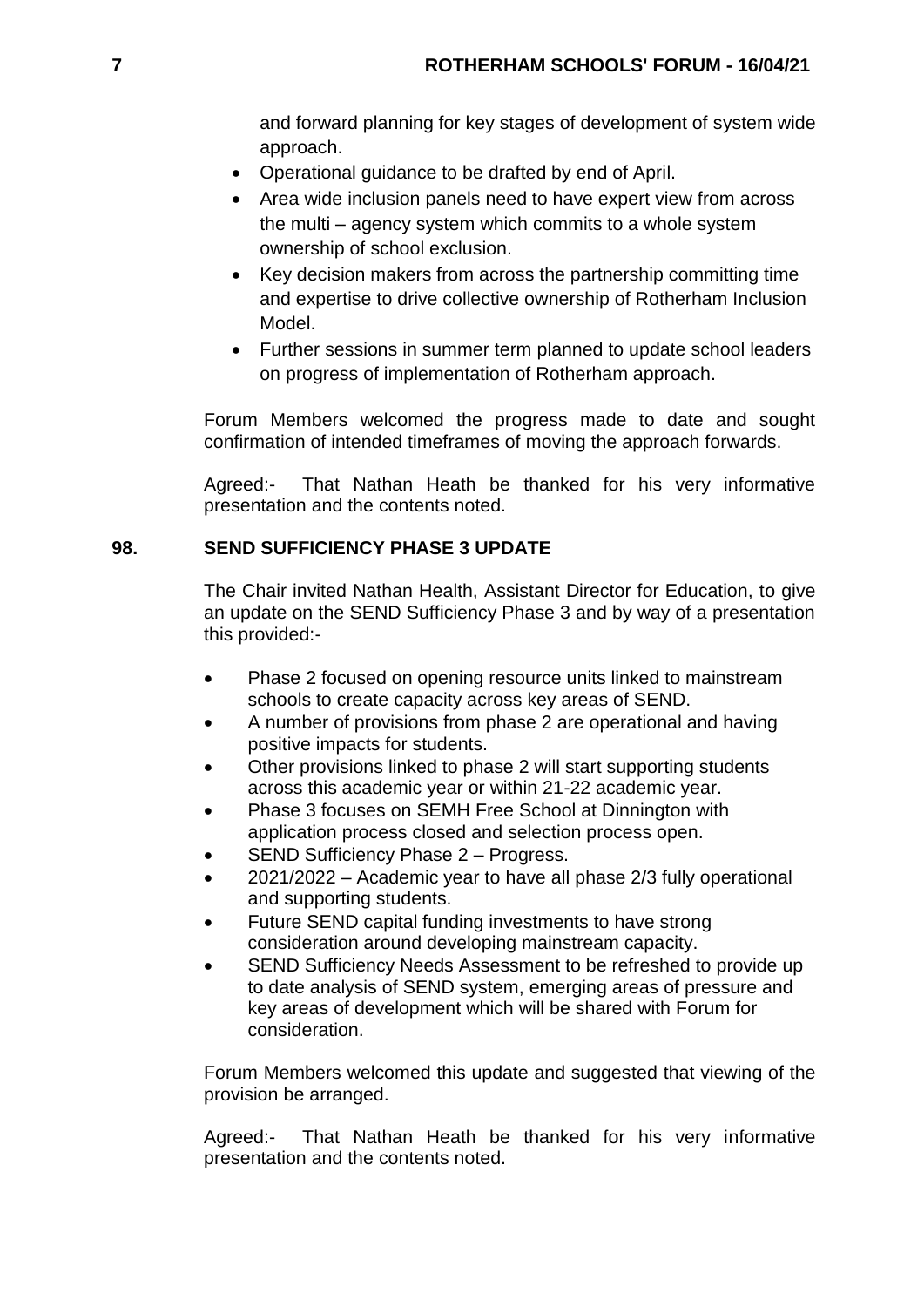#### **99. ANY OTHER BUSINESS**

The following items of business were considered:-

(a) Nominations for Chair and Vice-Chair

The Chair asked Forum Members to consider the future arrangements for the Schools Forum and the nominations for Chair and Vice-Chair.

Forum Members were asked if they wished to nominate people for the positions at the June meeting to commence chairing meetings at the start of the new academic year in September, or to nominate and vote on persons in September to immediately take up the Chair at that meeting.

It was noted the regulations allowed for the Chair and Vice-Chair to be nominated for a period of up to four years, but this must not exceed their term of office.

Should there be a wish for the current arrangements to continue for a further two years for Chair and Vice-Chair then could Forum Members communicate this via the Clerk.

(b) Membership and Filling of Vacancies.

Rotherham Schools' Forum had a number of vacancies in the primary sectors for both maintained and academies, a secondary academy head, a maintained primary governor, several academy governors, PVI nursery representative and another union representative.

The Clerk was currently liaising with the Assistant Director for Education on how best for this detail to be circulated amongst relevant bodies and for them to nominate from the relevant sectors.

Forum Members were also asked to share amongst their colleagues and to make contact via the Clerk with any nominations for approval.

(c) Trade Union Recognition and Release Time

Diane Fletcher, Regional Officer from the NEU, asked Forum Members to recognise the value of Trade Union involvement in schools and to join up and discuss the current arrangements. Work was taking place with Human Resources in this area.

Rotherham did not appear to be on an equal footing with release time as other areas across the country and in many places Trade Union representation was also provided for on the Schools' Forum. A request was made for this to be extended in Rotherham to the